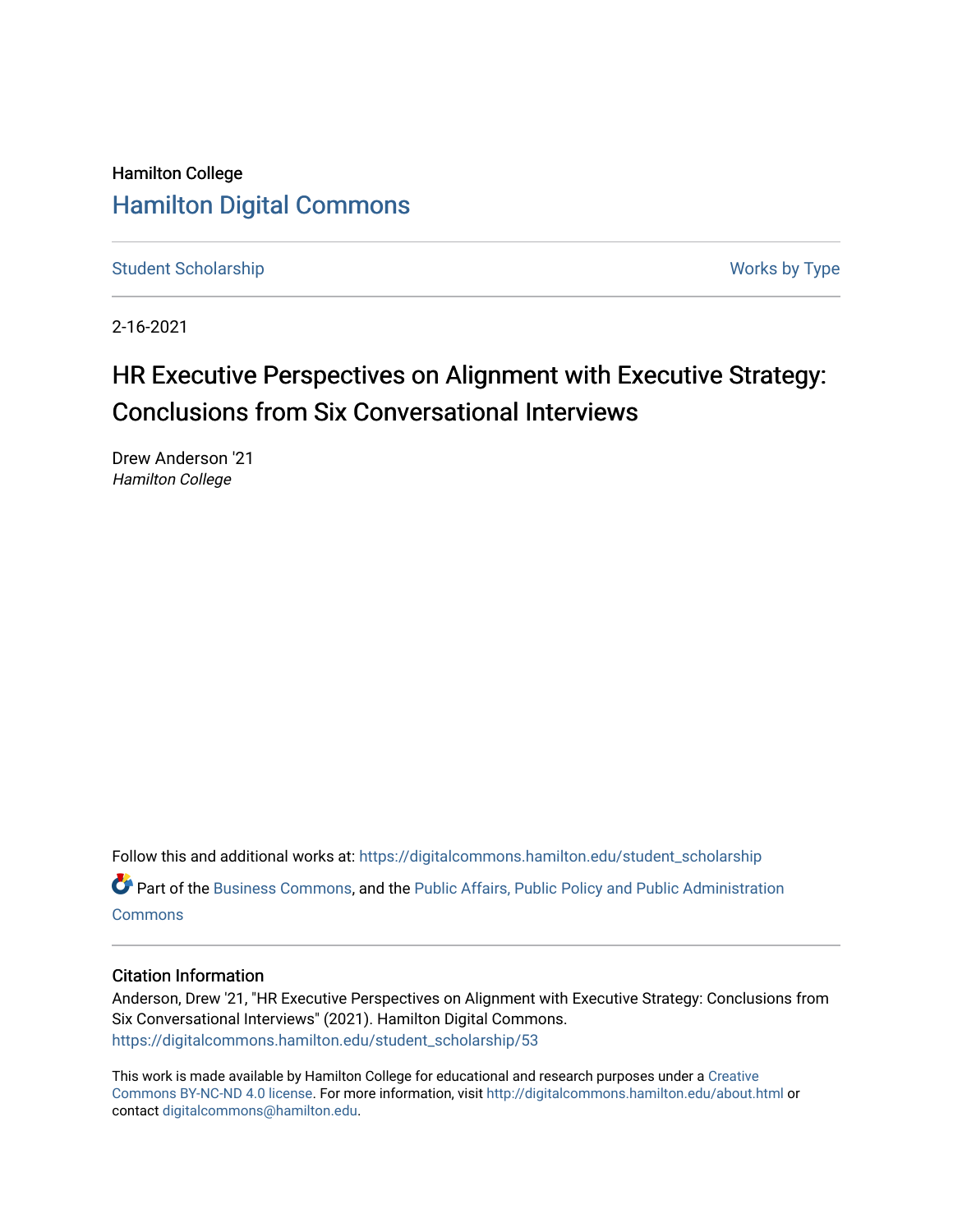Drew Anderson Hamilton College - Levitt Winter Research Project Advised by Prof. Joel Winkelman 2/8/2021

> HR Executive Perspectives on Alignment with Executive Strategy: Conclusions from Six Conversational Interviews

A cursory exploration of contemporary Human Resource Management (HRM) literature reveals a foundational goal for HR leaders: align and support firm strategy. Strategic alignment throughout the organizational hierarchy is frequently heralded with enabling better decision making and giving companies the best chance of success. <sup>1</sup> But scholarly journal articles often fail to include perspectives from HR executives themselves on this alignment process. The scholars of HRM herald strategic alignment but often fail to include HR executives' sentiments toward alignment of firm strategy. To explore this void in the literature, I interviewed six HR executives in roles ranging from Vice President and Senior VP of Human Resources to Senior HR business partner, HR Director and Chief People Officer. I questioned interviewees about their cooperation with executive leadership, especially how they attempt to align human resources initiatives with overall firm strategy.

These interviews described concrete examples of moments when HR executives were aligned and when they were opposed to executive strategies. The stories that HR executives told describe a disconnect between executive leaders' and Human Resources leaders' goals. While HR executives attempt to align their Human Resources departments with firm strategy, some of their most important work derives from challenging typical executive notions of success. This paper

<sup>&</sup>lt;sup>1</sup> Jonathan Trevor and Barry Varcoe. "A Simple Way to Test Your Company's Strategic Alignment." Harvard Business Review. May 16, 2016. https://hbr.org/2016/05/a-simple-way-to-test-your-companys-strategic-alignment.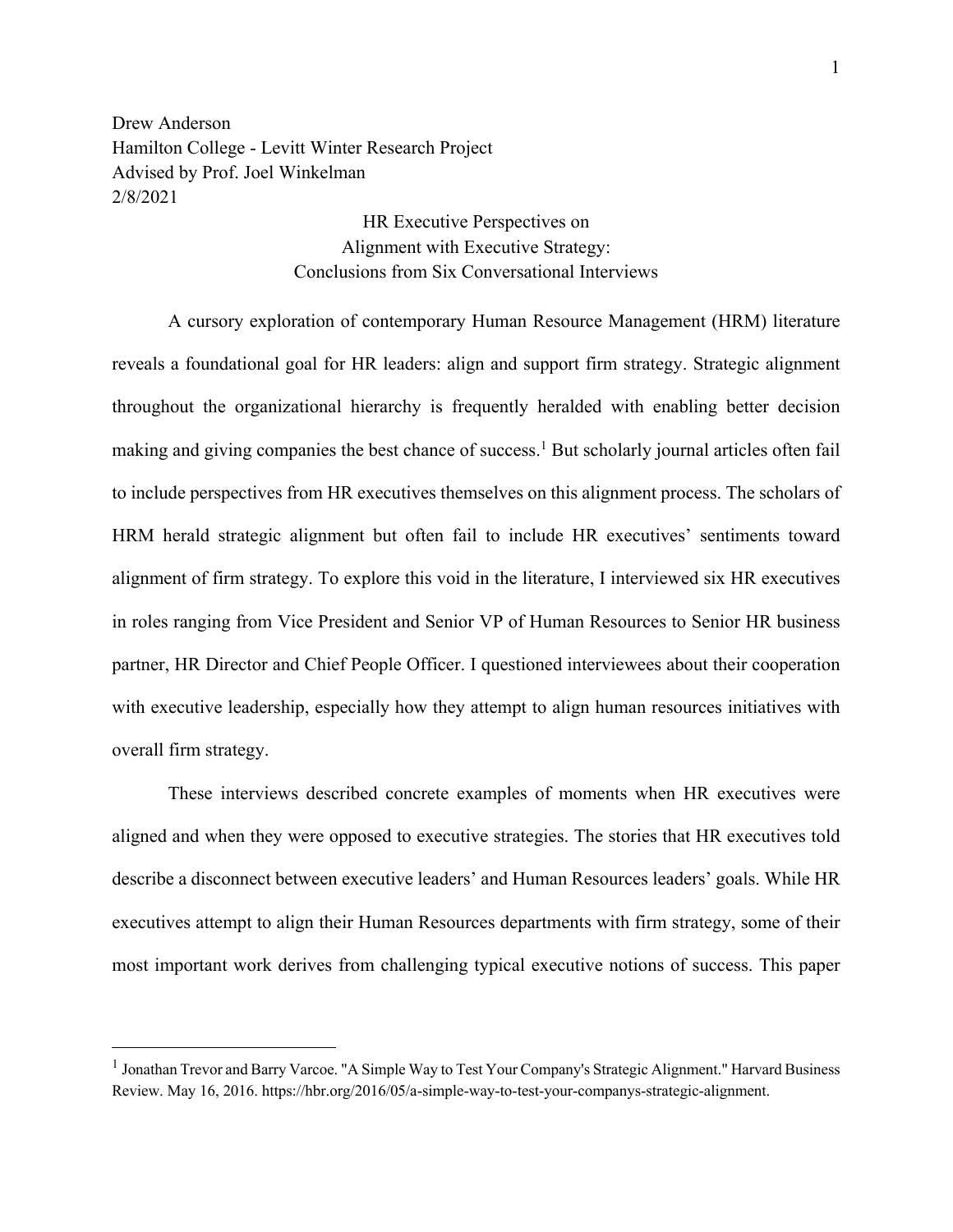details some of these contradictions and contributes to opening up future conversation around firm strategy, strategic alignment, and executive priorities.

HR executives often strive to work on behalf of the employees by bolstering policies and strategies that contribute to employee interpersonal as well as professional growth, with the firm benefitting through increased organizational effectiveness. But financially-minded executive leaders are less optimistic about such people-focused changes. They judge effectiveness—of not only HR initiatives, but most organizational actions—against the impact of an initiative on shortterm revenue measures. Thus, HR executives often find themselves seeking people-first alternatives to executive's revenue-motivated proposals, and advocating for employee initiatives when conflicts emerge. Even how HR executives frame their organizations is different than typical executive leaders. After describing his natural resources company's portfolio of products and services, a Senior Vice President of Human Resources described that really, "people drive your portfolio." While he described how other executives thought of the company's portfolio as a bundle of financial decisions driven by market conditions, the HR executive saw people as the driving force behind a company's portfolio. More than just a 'chicken or the egg' dilemma, this difference in thinking about strategic decisions illustrates how HR executives elevate people within firm strategy. The HR executive sees how people assemble a portfolio of products and services through organizational structures, driven by strategy.

Though modern human resources literature has long espoused the paradigm that, "people are an asset and not a cost,"2 it is apparent from conversations with HR executives that the rest of the so-called C-suite does not always share this rosy view of the value of workers. A former VP of Human Resources at a publicly traded technology company with over 3,000 employees

 $2$  Beer, M., Spector, B., Lawrence, P., Quinn Mills, D., and Walton, R. (1984). p. 292-293 Managing Human Assets. New York: Free Press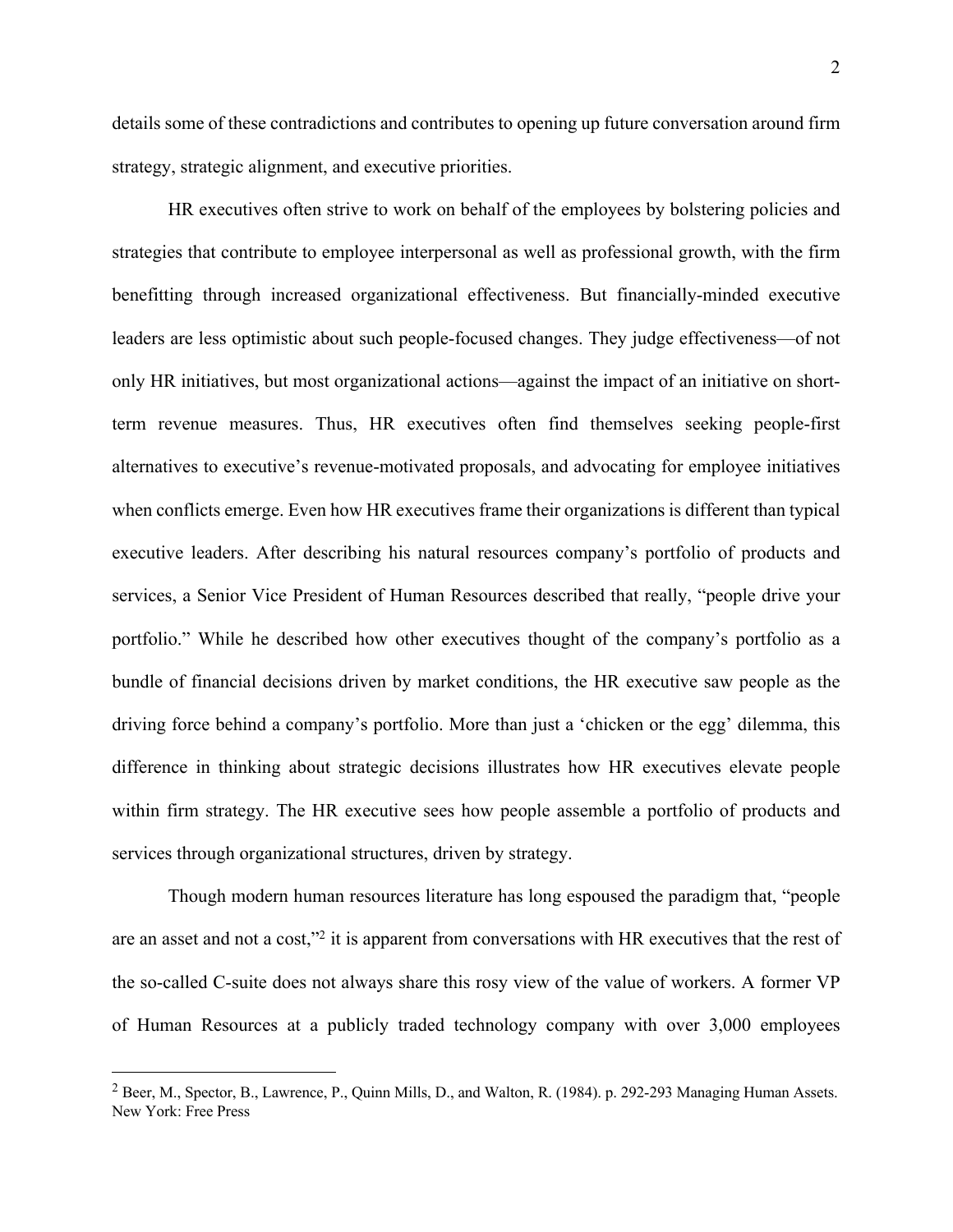described the hard truth that "when the rubber hits the road… people get fired when going through hard times." This former VP of HR observed that when a company experiences financial troubles, "people resources are the first cost to get cut." When asked if he thought his executive colleagues saw their workers as an asset to invest in or a cost to be minimized, the VP of HR responded that "for executives, employees will always be a cost." In many businesses but especially in highly professionalized organizations, labor costs are often the most substantial cost a company faces. It takes a people-first focus to evaluate the high cost of top talent and understand that building a positive culture and effective organization takes consistent investment of time and capital.

While executives are motivated by financial measures, HR executives tend to advocate for the employees, and HR executives' prioritization of employees often places them at loggerheads with executive leadership. A common example of the source of this conflict in people-first vs. revenue-first thinking occurs when executives propose cutthroat cost-cutting initiatives to reduce labor expenses. Working at a global private education technology company with around 500 fulltime employees and over \$100 million annual revenue, a senior HR executive described that within the executive team, "in an HR role you often seem like the grim reaper… you are often the bearer of bad news." When financial-results-oriented executives propose harsh strategies to boost revenue to the detriment of employees and disruption of positive organizational culture, HR executives often attempt to suggest alternatives that prioritize skill growth and realignment of employees rather than layoffs.

One HR executive described working with a new C-suite executive who wanted to cut costs in their department based on financial results. The new executive saw an underperforming sales team in their department and wanted "to cut the bottom-performing 10 percent from that team." Their logic was that the worst-performing individuals in the team would understand that their jobs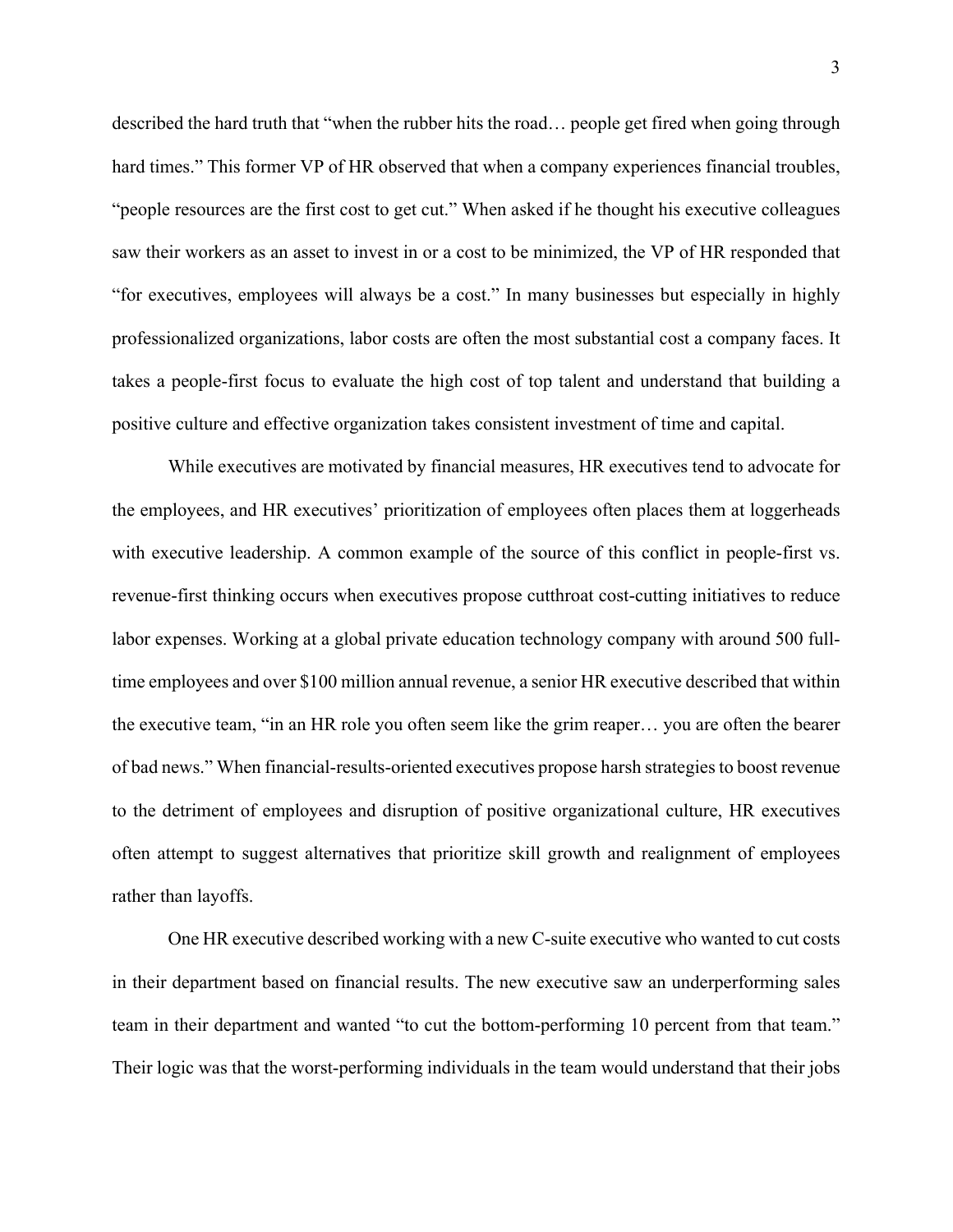were rightly in jeopardy because they were not meeting their sales goals. Taking up the defense of the workers, the HR executive described that it was her job to put this decision in context for the cost-minded executive. The HR exec helped them to realize that termination would be a distressing surprise for these bottom-performing workers, and certainly not an expected or anticipated result of their poor performance.

In opposition to the layoff, the HR executive said to the financially minded executive that, "we cannot let them go based on performance alone." According to her, a layoff based on poor performance may be legally dubious and would engender distrust among employees. In this case, the role of the HR executive was to put an executive decision in the context of people management while framing the problem through typical executive priorities that the financially-minded executive would understand. The HR executive contextualized the decision in terms of the bottom line, bringing up the potential exposure to costly legal liability, along with the potential degradation in performance among other employees. Instead of laying off the bottom-performing 10 percent of the team, the HR exec prioritized a thorough review to address breakdowns in performance management for the sales team. The cost-cutting executive and the HR Business Partner ultimately agreed to cut the bottom 4 percent of the sales team while doubling down on efforts to improve the team's performance management strategy.

Another anecdote of the HR executive finding themself as the only workers' advocate in the C-suite was a Senior VP's experience handling competing management and executive interests as his old company headed toward bankruptcy. At a natural resources company that was going bankrupt, management wanted to cut a deferred compensation plan which many of the company's executives had paid into over the years. The Senior VP of HR was focused on preserving the executive pension plan, but first prioritizing the healthcare and incentive plans that applied to most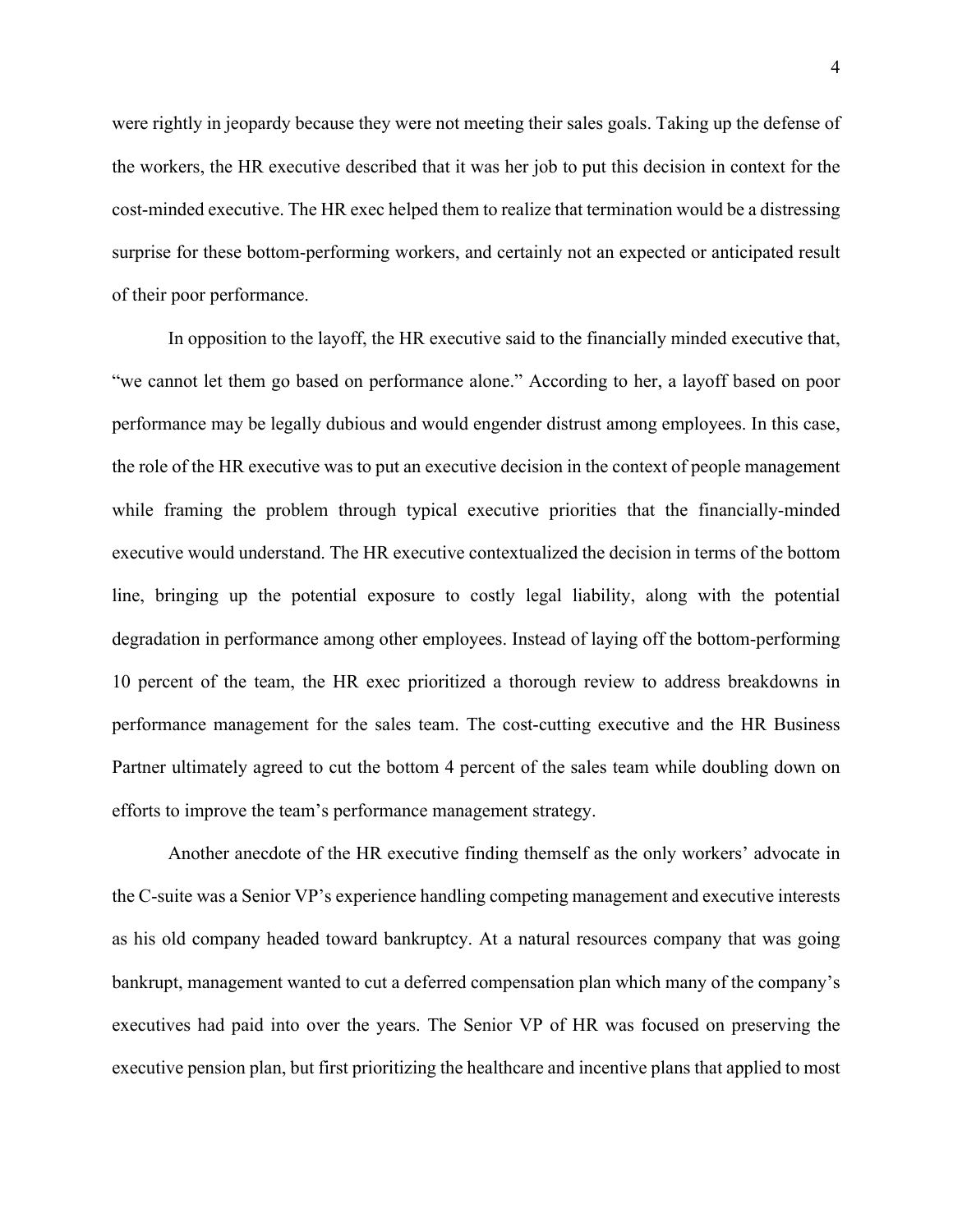employees. This HR exec knew that most of these programs "would get ripped apart by private equity and investment banking people" during the bankruptcy process. He prioritized protecting the employees' plans first, then talking later with the creditors about preserving the deferred compensation program for management and executives. Among his executive peers who prioritized the preservation of their own incentive plan, the HR executive stood up for the rest of the employees first, despite being the only voice in the room to do so. He was ultimately successful in defending the employees' plans first, then defending the management incentives from the cutthroat creditors.

These stories about HR executives' disagreement and cooperation with cost-minded executives reflects the common observation among HR executives that strategy becomes even more important when a company is downsizing, no matter the scale of the downsize. The HR executive at the natural resources company described the debate about compensation plans by noting how in times of stress, management skimps on commitments to employees. He observed how executive leadership often will not give HR a flat-out "no," but they will try to cut off what they view as excess spending wherever and however they can, often at the expense of employees. The former VP of HR at the technology company observed that "if you're growing and have revenue, you face challenges around costs less often," while downsizing requires that "you need to nail your strategy and stick to it." His observation reveals the business awareness that internal communications align employees with firm strategy. The executive team wants workers to understand the context of cost-cutting, and these internal communications duties often fall to human resources because of their people-facing savvy as they code-switch between executive priorities and employee realities. The former VP of Human Resources supported this view of the arrangement, saying that "I think that employee communications should always be under HR."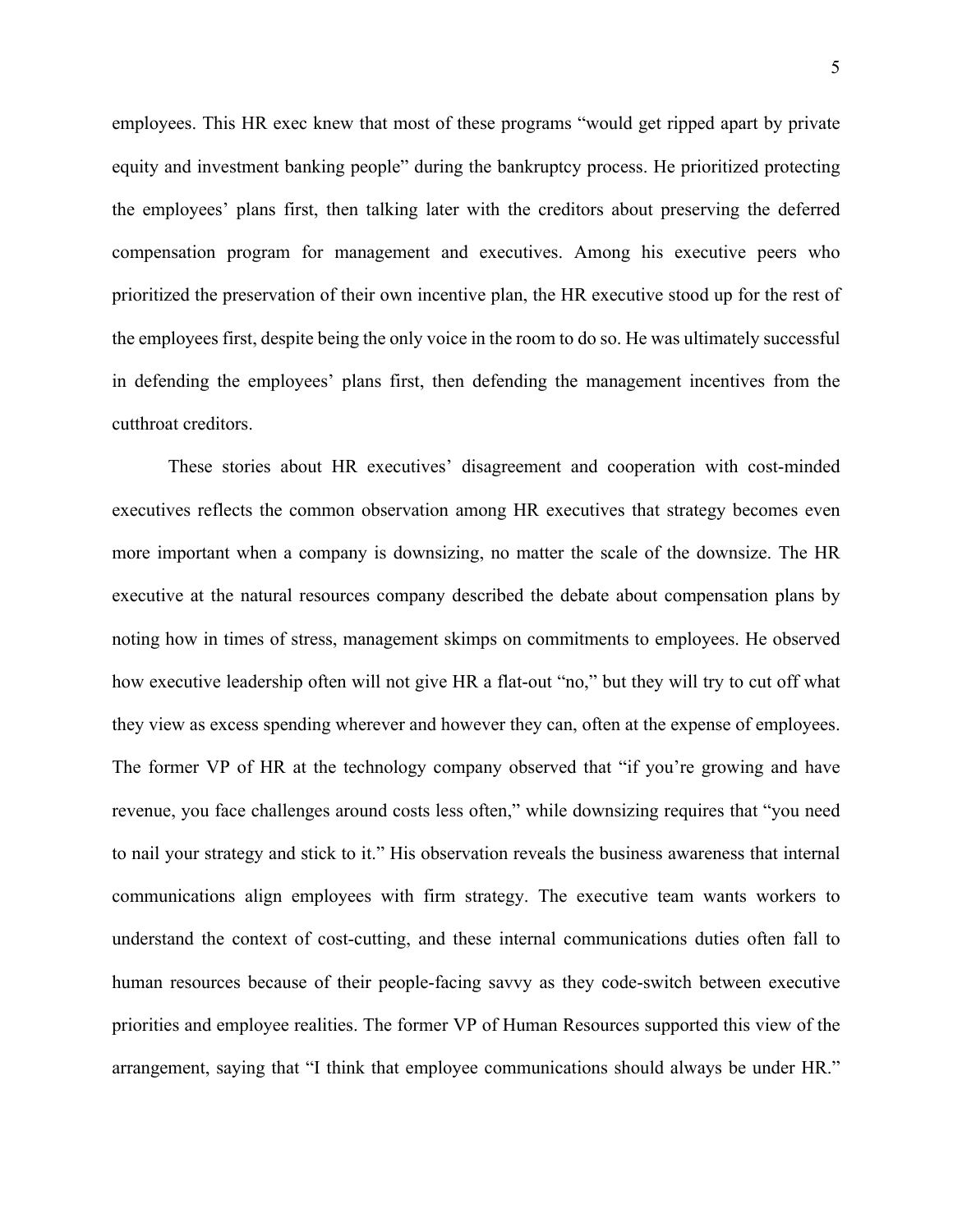According to him, the marketing department often messed up employee communications, signaling the vital role that human resources executives play not only aligning HR work with executive strategy, but aligning executives' internal communications with employees' experiences.

One issue of internal communications that requires substantial consideration by Human Resources executives is how to handle the pay gap between executives and employees. With CEO compensation reaching levels ten times higher than 40 or 60 years ago,<sup>3</sup> human resources have "a long bridge to cross" to communicate with employees around issues of executive pay, according to a former VP of Human Resources. He claimed that transparency is usually the best policy around issues of executive compensation, alongside having an honest conversation about the organizational hierarchy of compensation. Stock options, ownership, and employee governance play an important role in including workers in the mission, vision, and success of the company. This former VP of Human Resources observed that his organization benefitted drastically from the unconstrained growth of tech, noting that the ability to offer stock with a growing, successful public firm "[gives] out a huge amount of equity." Even though the gap between employees' and executives' compensation plans was huge according to the former VP, he found that including employees through ownership and governance paid large dividends in aligning employees with firm strategy.

Considering today's accelerating social and political tumult, HR executives are creating new programming to help executives understand their employees' experiences both in and out of the workplace. While one side of HR executives' role revolves around conveying executive

<sup>3</sup> Lawrence Mishel and Julia Wolfe. *CEO Compensation Has Grown 940% since 1978.* Report. August 14, 2019. https://epi.org/171191.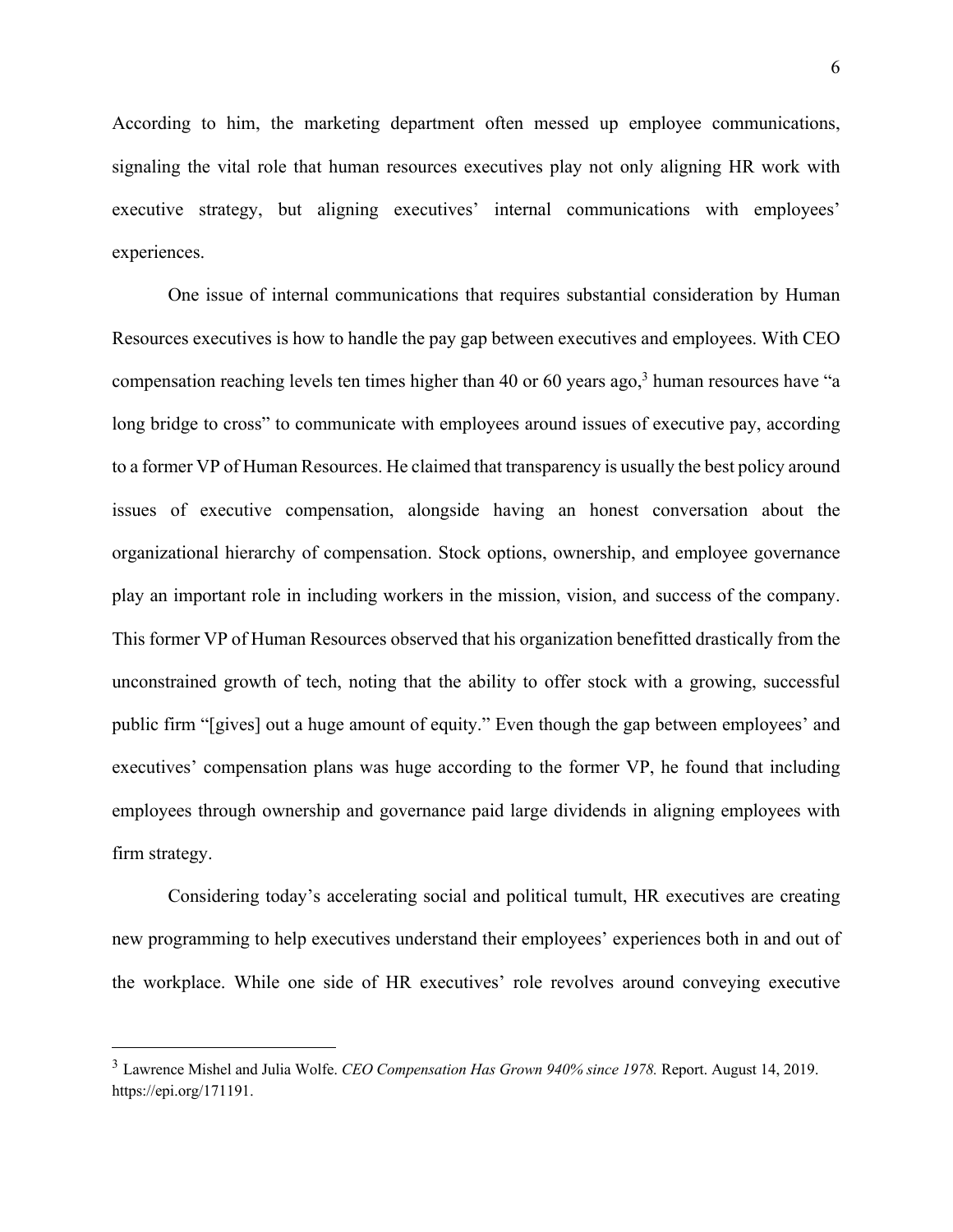strategy to the rank-and-file, the other side involves bringing employee voice into the C-suite, where it is rarely warmly received. As advisors to executive leadership on how they can align with, understand, and connect with their employees, HR executives increasingly facilitate new methods for connection and understanding between executives, management, and employees. For example, the HR executive at the natural resources company proposed listening sessions and town halls in the wake of George Floyd's death at the hands of a Minneapolis Police Department officer in May 2020. The HR executive identified that political topics like COVID, BLM and racial justice were already being talked about in the office. Though HR professionals preached for years that employees leave politics out of the workplace, he observed that these issues have now crept into the workplace and show no signs of leaving. Rather than fighting against a natural cultural change, the HR executive worked to figure out how the executive team could adapt to the new organizational culture, citing as his motivation that "good companies lean into this stuff." He proposed that employees have listening sessions with the executive team, giving the executives the blunt goal that "we are going to go out and talk with black people."

The organization brought in external facilitators and a moderator to put together listening sessions which contributed to bringing disparate members of the organization together in emotional and candid conversations. Rather than ignore employees' different experiences, this HR executive observed that by focusing on shared as well as disparate human experiences, employees can bring their whole selves to the office, and build trust with colleagues and management. This whole new programming stemmed from the HR executive's determination that management simply cannot expect employees to leave politics at home anymore. He also observed that larger organizations—with even more disparate human experiences among a more spread-out employee population—struggle to implement inclusive practices at size and scale. At those levels, the HR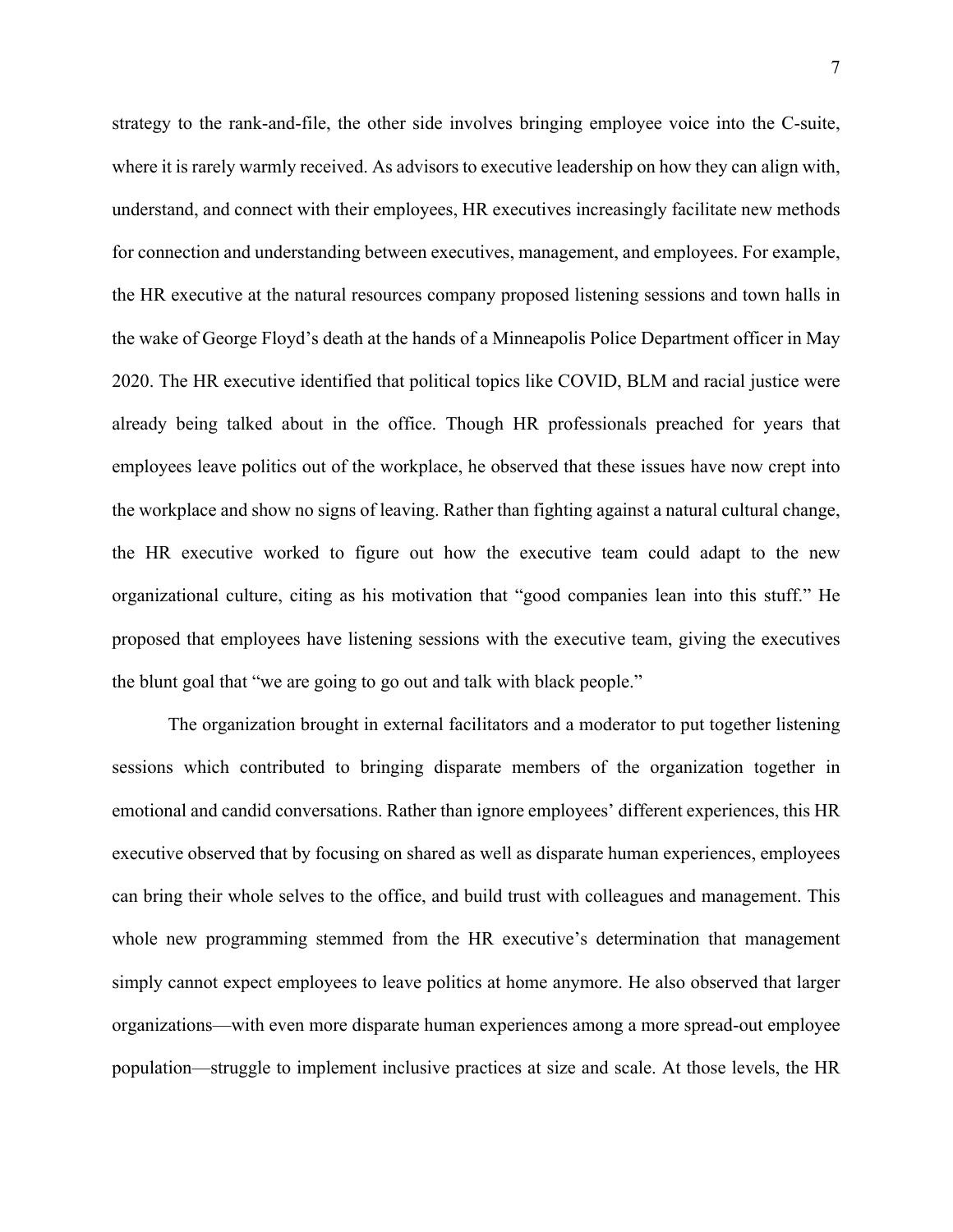executive observed, "discussion turns into discourse into dispute into conflict." When opening their whole selves, employees often face scary and emotional conversations, and a one-size-fitsall approach to opening a dialogue is not adequate to implement tolerant discussion programming. Further, the whole of these conversations must be to create connection and build community rather than jumping to solve multi-generational social and political issues. As the HR executive acknowledged, "our job in these conversations is not to problem solve, but to listen, and that's hard."

Once these conversations take place, they boost efforts to change organizational culture. At the natural resources organization, these conversations contributed to the establishment of new task forces to commit the company to creating a diverse culture. The HR executive acknowledged that the company would not have pursued changes around these issues or committed to change their culture without these vital conversations taking place. Through safe, voluntary, and civil discussions, the organization helped address systemic racism in the greater communities the organization inhabits while tackling ignorance and a lack of understanding between executives, management, and employees. The HR executive was proud of the impact of these initiatives. What started with a simple proposal to listen had turned into engagement and a commitment to cultural change.

A key observation from conversations with HR executives is that executive buy-in can drastically increase the chances for successful implementation of HR initiatives. In an example of executive buy-in, an HR executive at a late-phase education technology startup with annual revenue around \$15 million observed how a top-down approach accelerates project timelines and prioritizes both budget and organizational assets to accomplish a goal. His company has a progressive culture with management that prioritizes collecting feedback through informal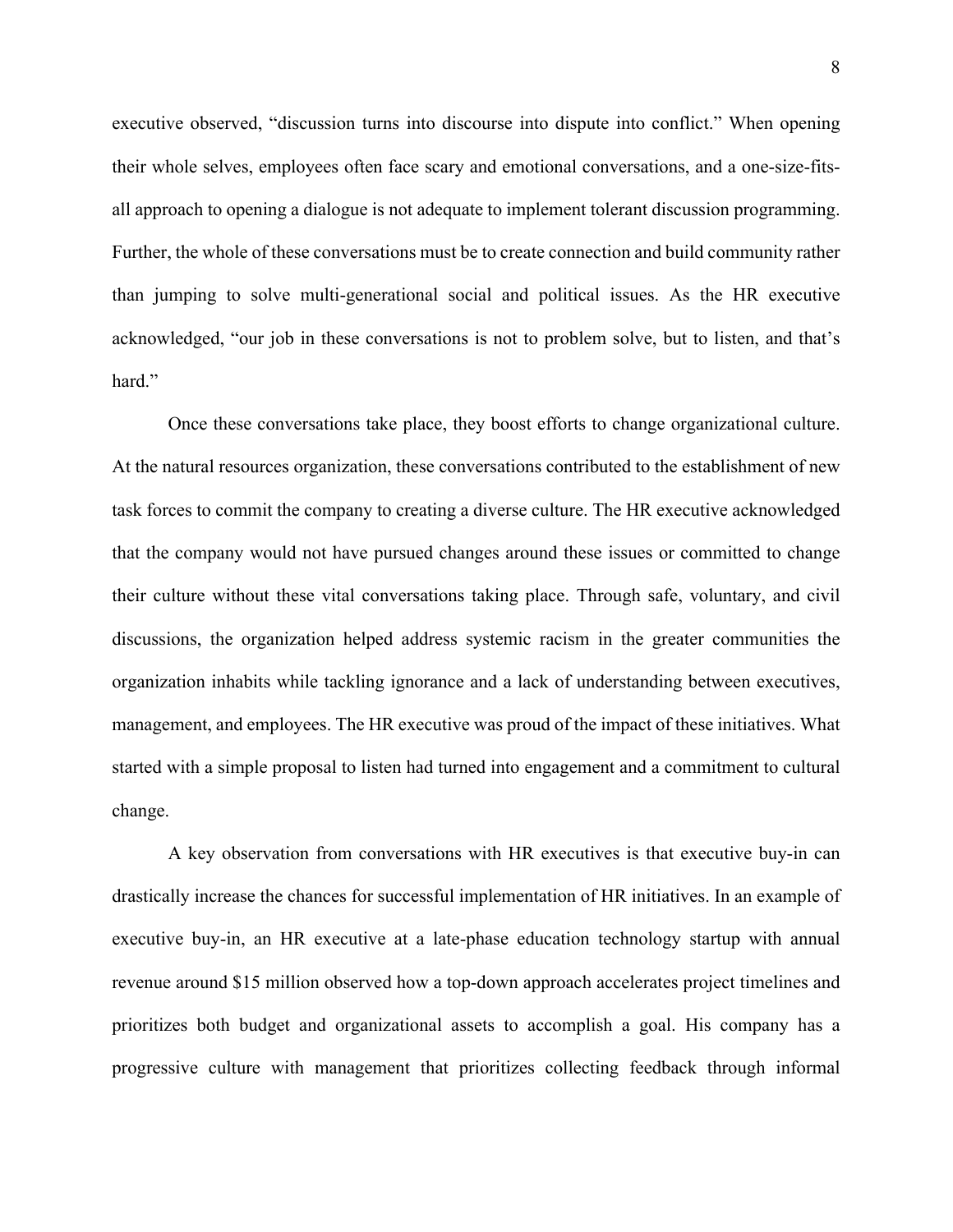surveys. Management keeps their doors open as much as possible to questions and concerns from all employees, and the CEO has an open 'office-hours' policy for scheduling short meetings with any employee. The company holds weekly all-staff standing meetings alongside monthly email updates from the executive team. They also put on a monthly celebration of small victories, where employees submit their month's biggest wins and meet virtually to celebrate and enjoy take out, on the company's dime, in a virtual happy hour.

He described an example of a top-down management style spurring on an HR initiative at his company. His CEO wanted to put together anti-racism training for the office, and simply asked the VP of HR, "Can we do anti-racism training?" The VP recalled how this project was easier to execute because it was driven by executive interest. With support from the executive team, the VP of HR organized anti-racism learning and discovery sessions for all staff. He engaged a diversity, equity, and inclusion (DEI) firm to run the sessions, bringing in an outside team knowing that DEI initiatives are difficult to audit and execute internally. The initiative was made easier because the CEO allowed the sessions to carry a wide remit and he asserted that he did not care if employees quit because they disagreed with the content or spirit of the sessions.

Another example of top-down executive leadership spurring on an HR initiative was a project at the global private ed-tech company where the HR executive described a project proposed by one of the C-suite Officers. A Chief Officer proposed that the company implement an employee mentorship program. The project stemmed from anecdotal conversations with employees who indicated that internal networking was lacking. The HR Executive described that projects stemming from conversations and anecdotal experiences are very characteristic of HR work. She said that upon planning the mentoring program, the project already had a lot of momentum because it was proposed by a member of executive leadership and implementation of the program had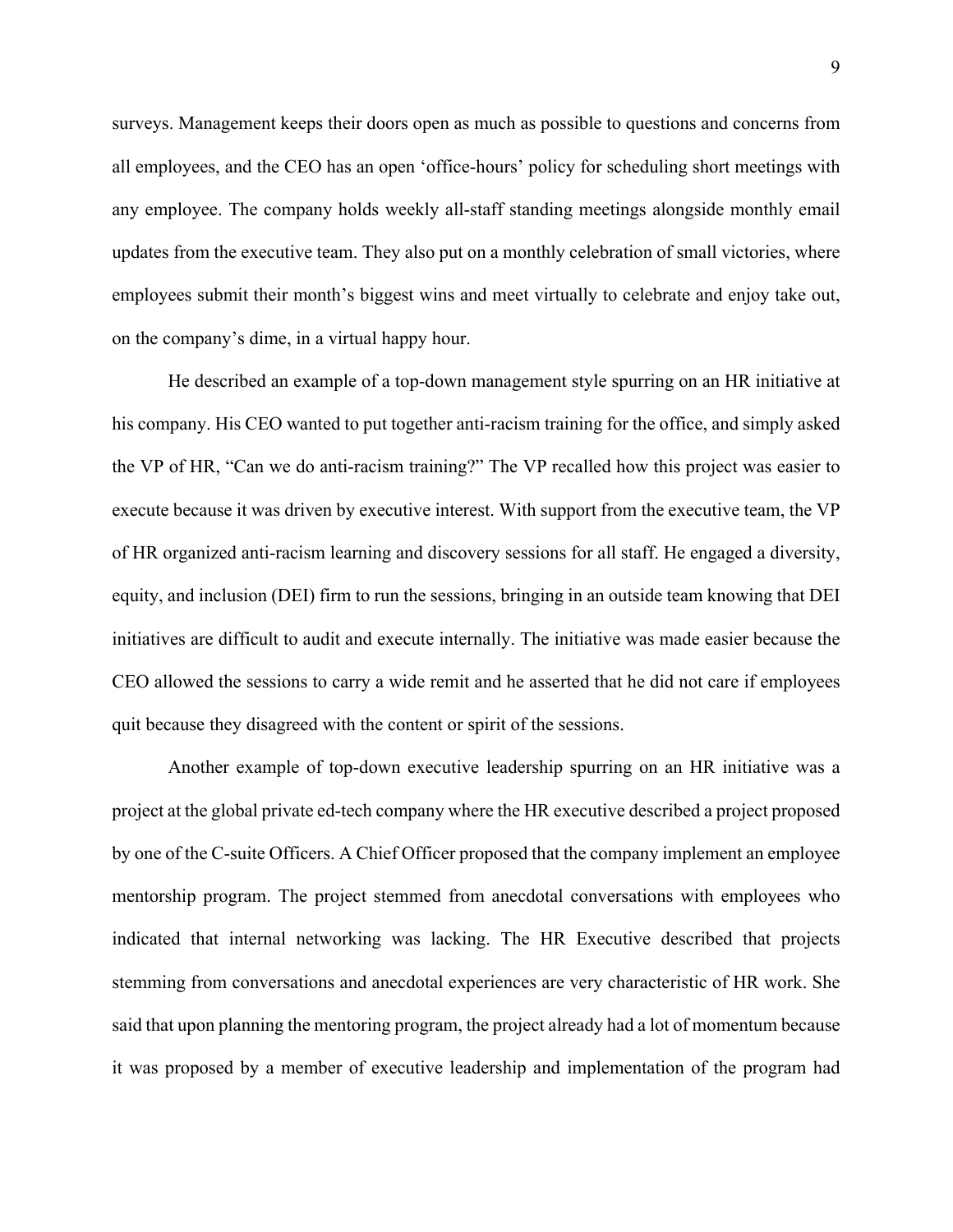already been promised by the organization with a deadline only two quarters away. The HR Executive described how the project benefitted from having an executive sponsor from the start, because "this has already been promised to everybody, so I was able to skip making the business case for why this was needed." Although the project already had a deadline, best practices and consideration of necessary internal programming had not been evaluated. The HR Executive also needed to determine content selection and how employee eligibility for the mentorship program would be determined. Upon further evaluation, the need for a program manager was also discovered.

Despite almost none of the initial planning work being taken care of, the executive team set a deadline and tasked the HR executive with a 'people-facing' task. She said the project benefited from the already-established executive support, which meant that she did not have to "prove the need for the project." But the close deadline and lack of consideration of multiple variables prior to establishing the deadline needlessly accelerated the project. Further, the instructions around implementation of the program were limited to, "do whatever you can to run a good program, but keep the costs as low as possible." The positive connotations around mentorship and career management also benefited the project, and it did not face stringent opposition from anyone in the executive team.

On such an open-ended project with unanimous support, determining factors for success proved more difficult. The project stemmed from anecdotal feedback from employees and was supported by word-of-mouth within the organization. But how would it be judged on a performance basis? The HR executive also faced some difficulty because as she explained, "I was tasked with fully creating this program from almost-scratch and then running this program, but it still wasn't my program." Though happy to have an executive sponsor and strong support from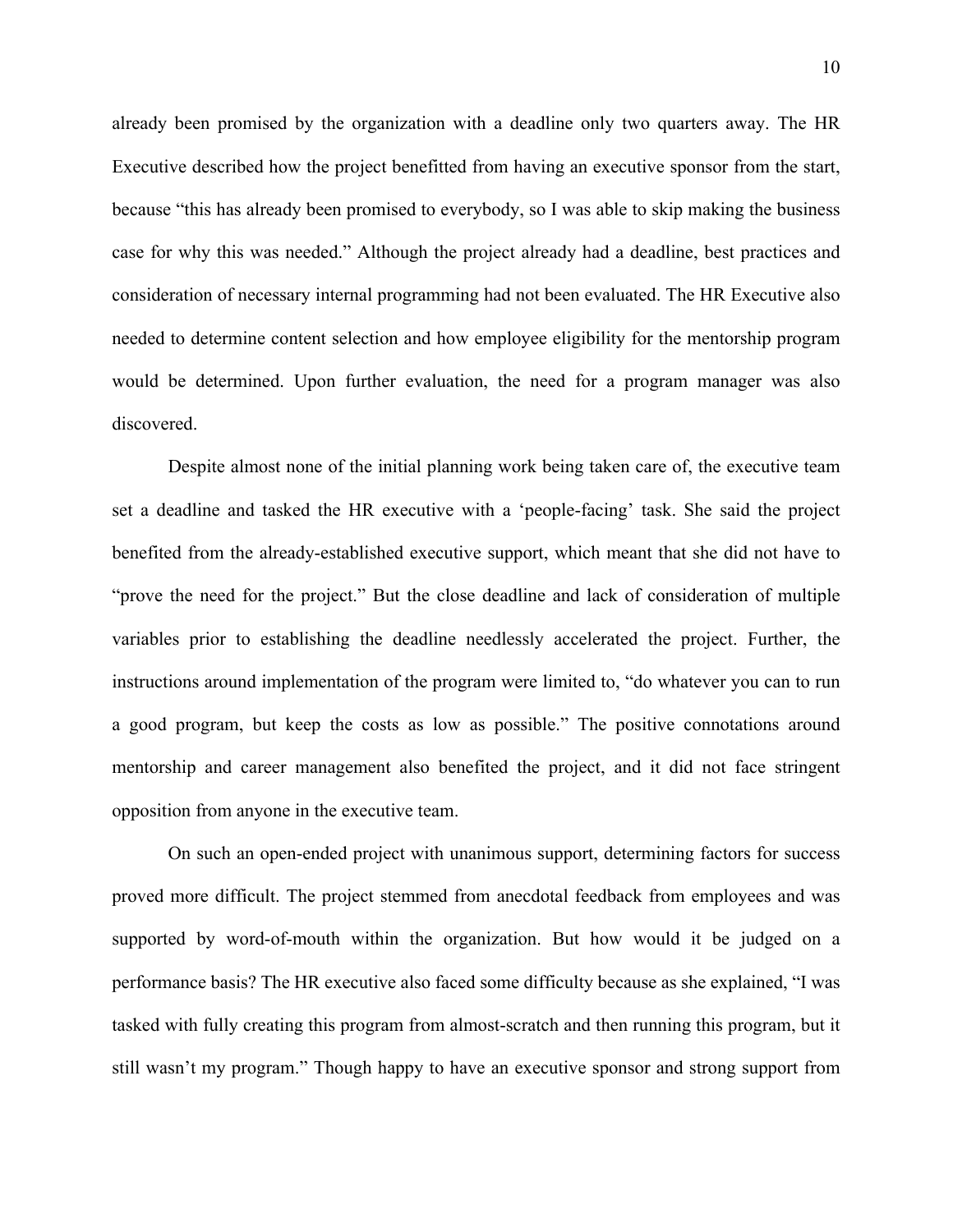firm leadership, the involvement of the sponsor sometimes made the HR executive's work on the project more difficult. As she described it, "the [sponsoring executive] had lots of great ideas, but they were not organized or achievable." This executive was very focused on DEI issues, and sometimes pushed for the mentorship program to promote DEI goals alongside the project's already-established networking and learning objectives. While the sponsoring executive had "a lot of big ideas," the HR executive found herself forcing the project back into the focus of "a money lens, a legal lens, and a learning lens." In this instance, 'success' for the HR executive meant implementing the program as requested by the executive team. This meant keeping it under budget and prioritizing the central mentorship and networking goals, rather than expanding the project to include related but inessential priorities.

Ultimately having an executive sponsor helped the project get support and funding rapidly, but it also set undue burdens on the HR executive to meet accelerated deadlines while incorporating disparate goals and voices. When executive leadership pushes for people-focused initiatives, HR executives are grateful for the support but also describe an organizational momentum that can be difficult to balance with level-headed, people-first thinking.

As HR executives attempt to align HR initiatives with firm strategy, the line between Human Resources practices and management becomes blurred. More and more HR executives see their work not only as advising management on HR issues, but rather they see HR as a management function itself. While financial models dictate that companies make their human capital as efficient and productive as it can be, HR perspectives drive management to provide employees with workplace experiences that are different and better than the competition. As one HR executive put it, "if you don't [address employee needs], a union will come in and do your job for you." Another HR executive described the central nature of compliance to HR work, noting that first, "we have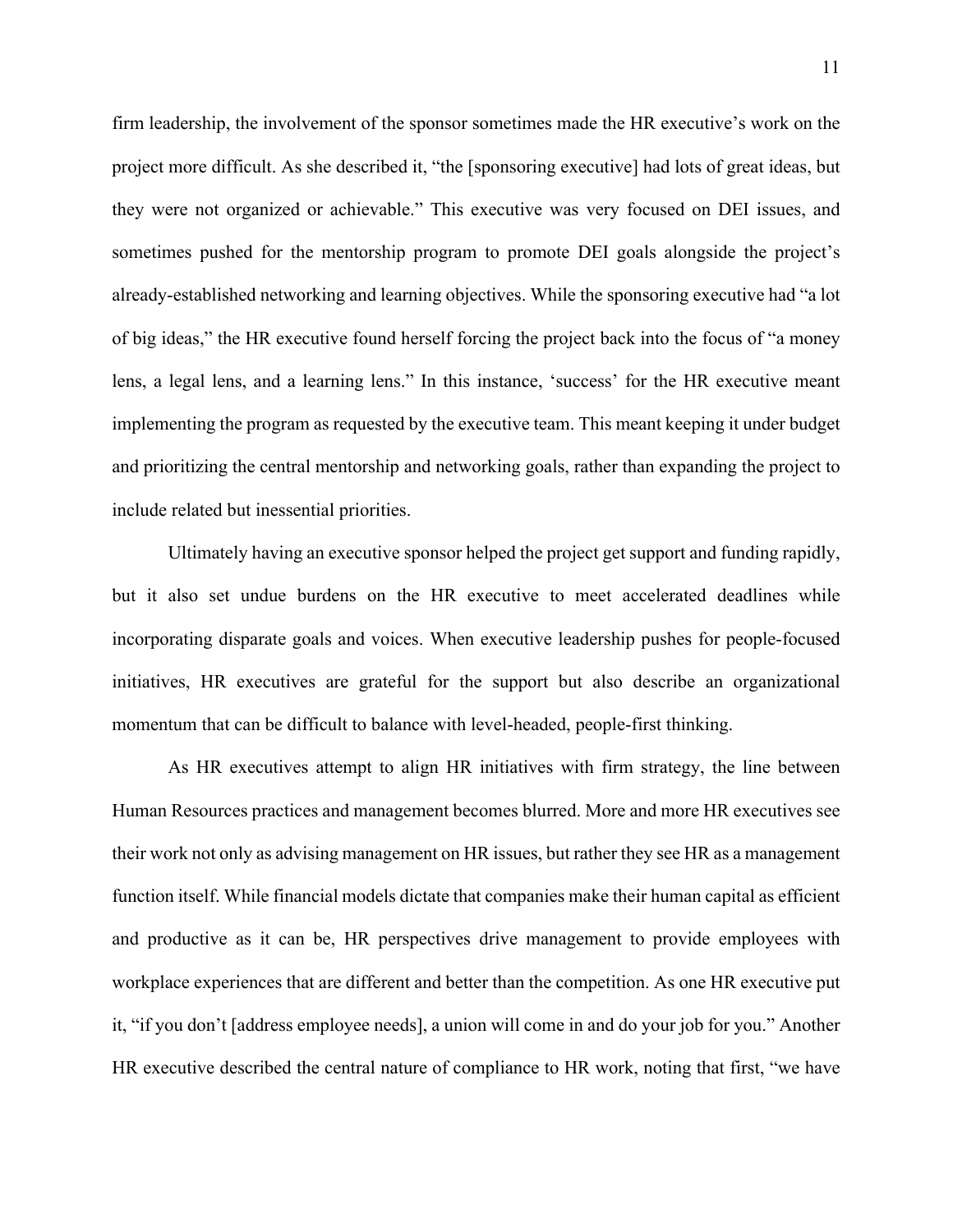to be in compliance," before HR departments can push for new initiatives. In highly professionalized organizations, workplace environments are treated by executive leadership as assets to be tailored to maximize productivity and attract top talent. Companies have long tried to beat the market with better compensation and total rewards, but COVID has widened executive perspectives on a litany of transformational business practices that benefit employees.

One sign of the times is that fewer HR executives appear to strongly value the input of HR industry literature from organizations like Strategic Human Resources Management (SHRM) or human resources content from magazines like Harvard Business Review (HBR). One HR executive said of literature from SHRM that "they are not with the times at all." She pointed to an article that appeared very tone deaf in the wake of the Black Lives Matter protests in Summer 2020. She uses SHRM content to "gut-check" specific processes, like following disability laws, and other straightforward matters, but rarely for more abstract HR business decisions. According to this HR executive, "the biggest resource in HR is the network of HR people," who benefit from knowledge-sharing and running specific situations by other similarly placed HR professionals. She went on to say that "I got a Masters in HR management and it is pretty useless to be frank."

Another HR executive described that when HR initiatives meet different firm cultures and strategies, "there is no such thing as best practice." For him, HR literature and conferences were not only unimportant to contemporary HR work, but he was skeptical of the value of HR professionals travelling to HR conferences every other month. Another HR executive I interviewed was a long-time SHRM member and the president elect for his regional SHRM chapter, and he used SHRM literature frequently to stay current on compliance policies. He said using professional HR literature was less about, "I have top implement this exact plan," and more useful for modelling new initiatives and keeping abreast of HR industry developments. Several of the HR executives I